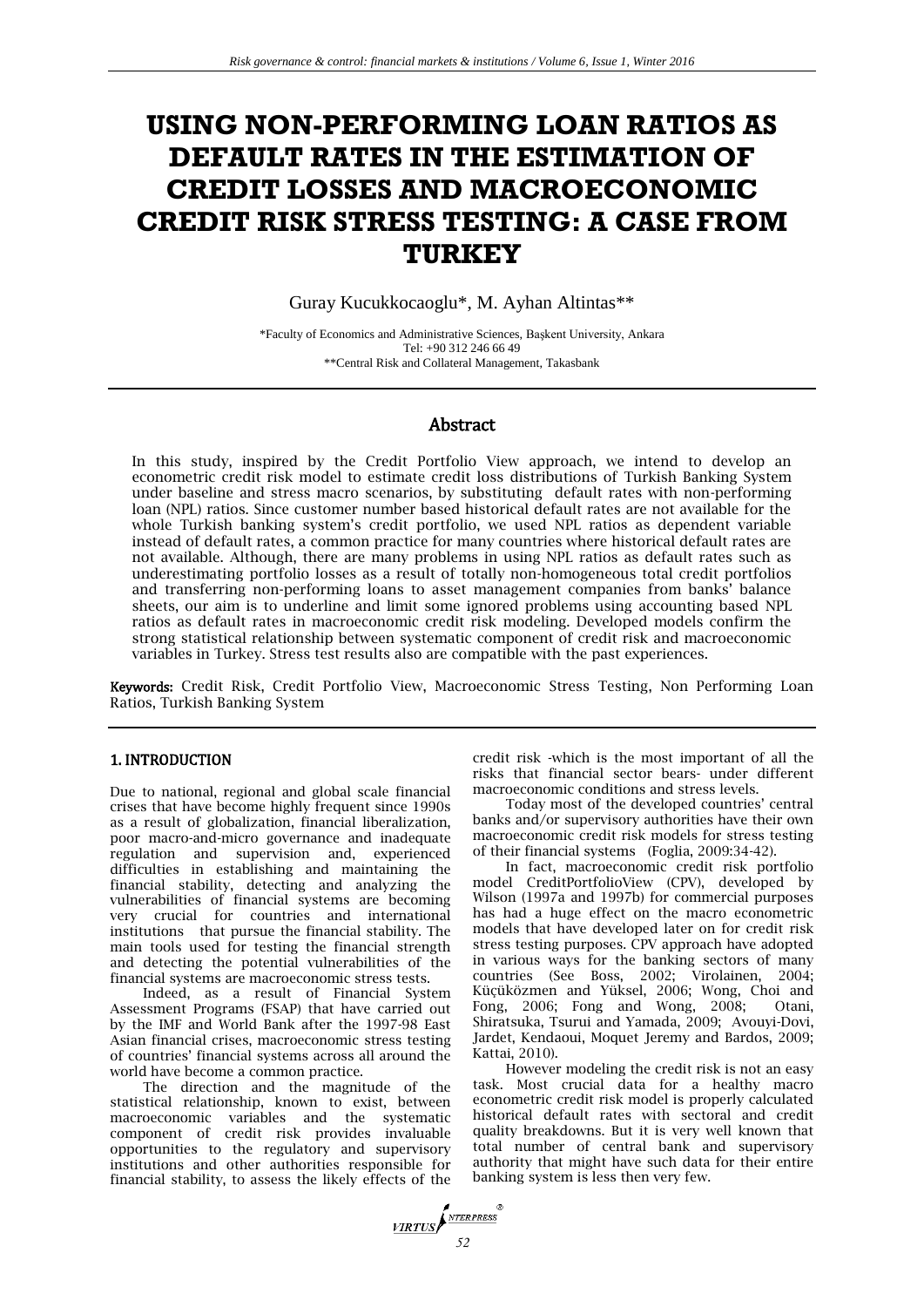When the historical default rates are unavailable, for econometric modeling of credit risk, the best option left is to use accounting based nonperforming or loan loss ratios as dependent variable which has to be explain by independent macro variables (See Kalirai and Scheicher, 2002; Jimenez and Saurina,2005; Baboucek and Jancar, 2005; Küçüközmen and Yüksel, 2006; Wong et al., 2006; Jakubik, 2007; Glogowski, 2008; Fong and Wong, 2008; Kattai, 2010).

In this study, encouraged by the CPV approach and later studies that adopted this approach for credit risk stress testing purposes, we tried to developed an econometric credit risk model to estimate credit lost distributions of Turkish Banking System under baseline and stress macro scenarios, by substituting default rates with non-performing loan (NPL) ratios. However there are many problems in using NPL ratios as default rates such as underestimating portfolio losses as a result of totally non-homogeneous total credit portfolios and transferring non-performing loans to asset management companies from banks' balance sheets. It is also possible to come across diametrically opposite results with regard to the effects of macro variables on defaults. We attempted to address or limit some of these problems.

The composition of the paper is as follows: Next section is devoted to credit risk modeling. It begins with a quick review of credit risk components and their relations with credit risk capital and provisions. It goes on with the problem areas of credit loss distributions, default rates and non performing loan ratios. Macroeconomic modeling of credit risk and portfolio models' approaches to systematic component of credit risk are also touched in this section. Section III explains CPV approach for macroeconomic stress testing and empirical literature. Section IV introduces the empirical model that is developed for Turkish banking system. Simulation and stress testing of portfolio losses are explained in Section V and VI. Section VII presents summary and concluding remarks.

#### 2. MODELING OF CREDIT RISK

In short, credit risk can be defined as the risk of loss that a lender could face either due to debtor's default on contractual payments or due to increases in the default probability of debtor's as a result of downgrading etc. Therefore credit risk can be modeled in two broad modes. Default only mode and mark to market mode. Mark to market mode covers losses that is originated both from default and credit quality migrations. In this study we will cover only default mode of credit risk modeling since it is probably more than enough for the banking systems of most countries where even historical default rates are not available let alone credit quality migration likelihoods.

## 2.1. General Framework

Credit risk measurement is based upon the estimation of expected and unexpected losses. In the credit risk literature, for a single credit transaction (i) or for a credit portfolio (p), credit risk generally is unfold with the below equations (See ; Ranson,

2003; Ong, 2005; Colquitt, 2007; Van Gestel and Baesens,  $2009$ <sup>2</sup>

$$
Credit VaR = EL + UL \tag{1}
$$

$$
EL_{i} = PD_{i} * EAD_{i} * LGD_{i}
$$
 (2)

$$
EL_{n} = \sum_{i}^{j} EL_{i} = \sum_{i}^{j} PD_{i} * LGD_{i} * EAD_{i}
$$
 (3)

$$
UL_{i} = EAD_{i}^{*}\sqrt{[PD_{i}^{*}(1-PD_{i})^{*}LGD_{i}^{2} + (PD_{i}^{*}\sigma_{LGD_{i}}^{2})]}
$$
 (4)

$$
UL_i = EAD_i^* \sqrt{[(PD_i^* \sigma_{LGD_i}^2) + (LGD_i^2 * \sigma_{PD_i}^2)]}
$$
(5)

$$
UL_{p} = \sqrt{[(UL_{i}^{2} + UL_{j}^{2}) + (2\rho_{ij} \times UL_{i} \times UL_{j})]}
$$
(6)

Where Credit VaR=Credit Value at Risk; EL= Expected Loss; UL=Unexpected Loss; PD=Probability of Default; EAD=Exposure at Default; LGD=Loss Given Default Rate;  $(\sigma)$  = standard deviation; (ρ) =correlation coefficient.

As it can be understood from above equations, credit risk calculations consist of estimating (i) the default probability of each borrower for a certain future period of time and its likely deviations from the average (ii) the probable total amount of money (principal, interest etc..) that borrowers would be in debt at the time of the default in the future (iii) the probable percentage of non recoverable amount (1 recovery rate) and its deviations, according to credit quality of borrowers and type of collaterals (iv) default correlations among individual borrowers.

EL is the average credit loss that one can expect from a single credit transaction or a portfolio. It is accepted as the cost of credit, the most important variable of risk based credit pricing. For a single credit transaction it can be calculated simply by multiplying PD, EAD and LGD. For a portfolio it is simply the sum of expected losses of single transactions. Diversification of credit risk has no effect on portfolio EL.

UL is the estimated statistical volatility of EL. Portfolio UL is less than the sum of unexpected losses of single credit transaction as long as the default correlation coefficient among credit borrowers is less than +1. Portfolio diversification effect increases when the default correlation coefficients become closer to -1.

UL has to be calculated by parametrically or separated from Credit VaR loss distribution, generated by Monte Carlo simulations, with a certain probability of confidence level. Credit VaR is the basic statistical methodology for measuring credit risk over the banks' credit portfolios with thousands customers. Unlike market risk VaR distributions, Credit VaR distribution consist of both EL and UL, because expected mean or median of the distribution always positive. When the EL is separated from the Credit VaR by using mean or median of the total loss distribution, the remaining part is to be equal to the UL.

 2 The equations for EL and UL, more or less, can be found exactly in the same form in many sources though it is possible to come across with small variations depending upon the assumptions with regard to the some basics such as the correlation level between PD and LGD. Using EDF (Exposure Default Frequency) notion instead of PD (Probability of Default) is also highly common. Again, intensity approaches of default use different notions such as 'default intensity' and 'hazard rates' (See. Duffie and Singleton, 2003:59-72). For the derivations of EL and UL equations see Ong, 2005:101-103, 116-118, and 132-133.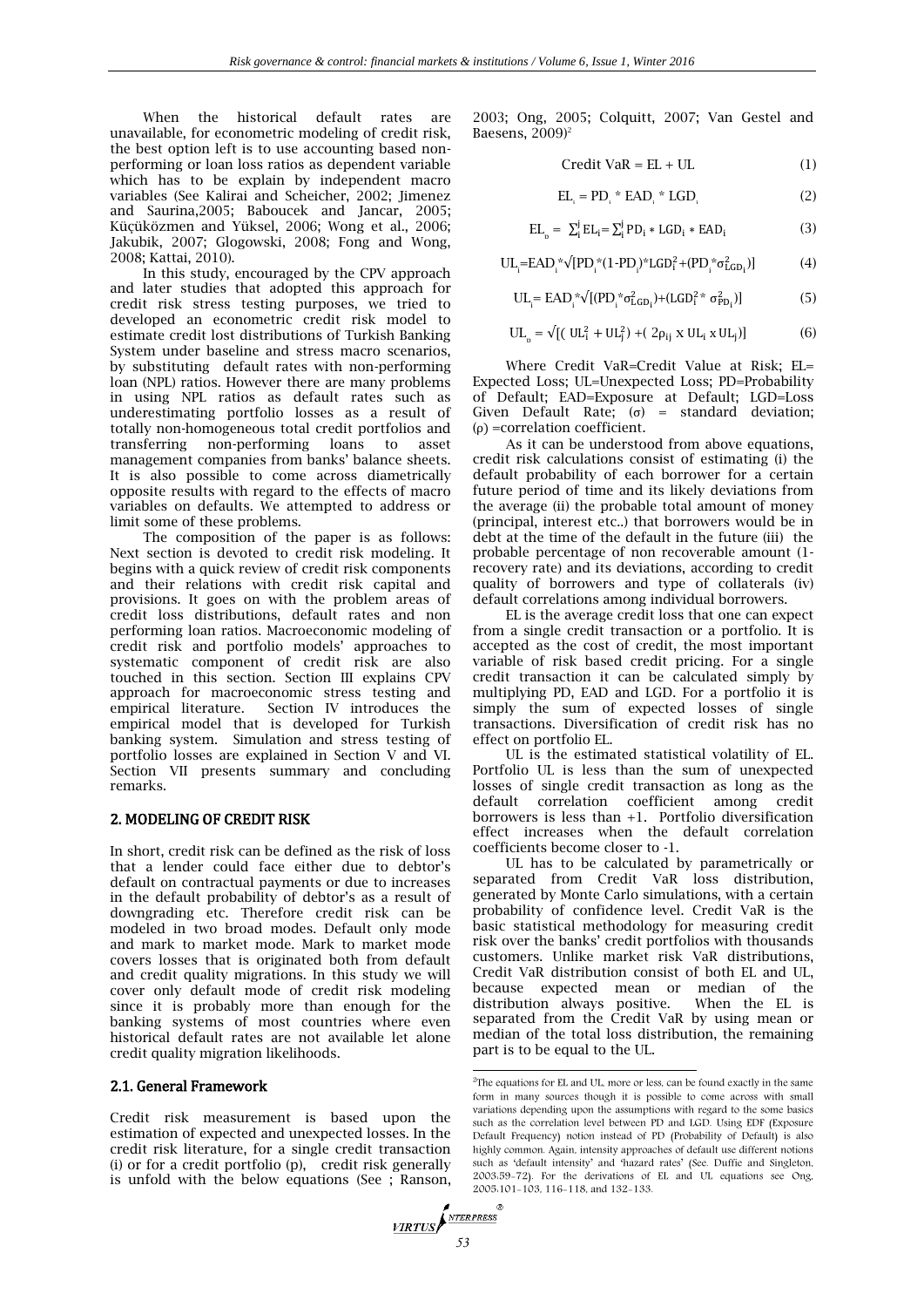In theory, including Basel II's internal rating based but Merton-like credit risk functions (BCBS, 2004), minimum level of bank's economic capital and provision obligations for credit risk are also determined by the EL and UL.

$$
Credit Provisions \ge EL
$$
 (7)

#### Economic Capital  $\geq$  (Credit VaR-EL) or UL (8)

Since EL is considered as the cost of credit or cost of doing job, it must be debited to the profit and loss accounts via provisions or deducted from capital in advance. Economic capital which is also known as risk capital or risk-based capital is the

amount of capital needed to protect banks against financial shocks in the event of unexpectedly large losses. Actually it is a buffer to absorb such losses (Bhatia, 2009:1). Economic capital is required to cover unexpected losses with a certain probability of confidence level. Since each bank has different risk appetite, which means different target rating and different target return on equity, they may desire to operate with different confidence level of economic capital as long as they meet the minimum regulatory capital requirements.

The relationship between bank's capital and provisions and credit losses can be illustrated as it is seen in Figure 1.

#### **Figure 1.** Economic Capital and Provisions for Credit Risk



*Source: Kuo (2008)*

# 2.2. Problems with Credit Loss Distribution

Though, in the literature EL and UL are, generally, symbolized by mean (µ) and with its standard deviation (σ) successively, every parametric calculation that is made without knowing the statistical shape of the loss distribution might be misleading. For instance, if EL is known, UL can be calculated easily by using EL's standard deviation with different confidence levels under normal distribution assumption. However in the real world, normal distribution of credit losses could hardly be seen.

Empirical findings suggest that credit loss distributions are highly skew and peak, as can be seen on right side of Figure 1. For instance in the cumulative standard normal distribution, for reaching %99,99 confidence level, it would be enough to move 3,71 standard deviation to the right of the mean or median. However it is very well known that in many commercial banks to cover the tail loss events in the credit portfolio loss distributions, it is necessary to move 6 and 8 standard deviation from the mean (Ranson, 2003:182).

Though skewness of credit loss distribution can be explain, partially, with the fact that credit losses cannot take negative values, hence expected mean or median of the distribution is positive, main reason for extreme skewness should be nonhomogenousity. Since huge amount of the total credits extended by the banks goes to a very small number of the total credit customers, most of the default events actually occur within small amount credits. But for the same reason, tail events can cause huge losses.

An important problem that has to be solved for highly skewed credit loss distributions is to chose correct measure of central tendency to separate EL from Credit VaR. When the distribution is normal, using mean or median does not make any difference since both are equal or near equal. However in a skewed distribution median is smaller than the mean because it is less affected by outliers and skewed data. Hence, choosing mean as the measure of central tendency can exacerbate EL while underestimating UL.

In fact, empirical findings revealed that this problem also exists in credit rating statistics. It is known that average default rates calculated for rating notches exceeds median of the distribution and this may be causing mistakes in calculating EL and credit pricing (Crouhy, Galai and Mark, 2000:85).

## 2.3. Problems with Default Rates and NPL Ratios

Unquestionably PD is the most crucial component of credit risk. PD can be produced mainly (i) from historical default rates based on external or internal credit ratings statistics, (ii) from Merton type credit

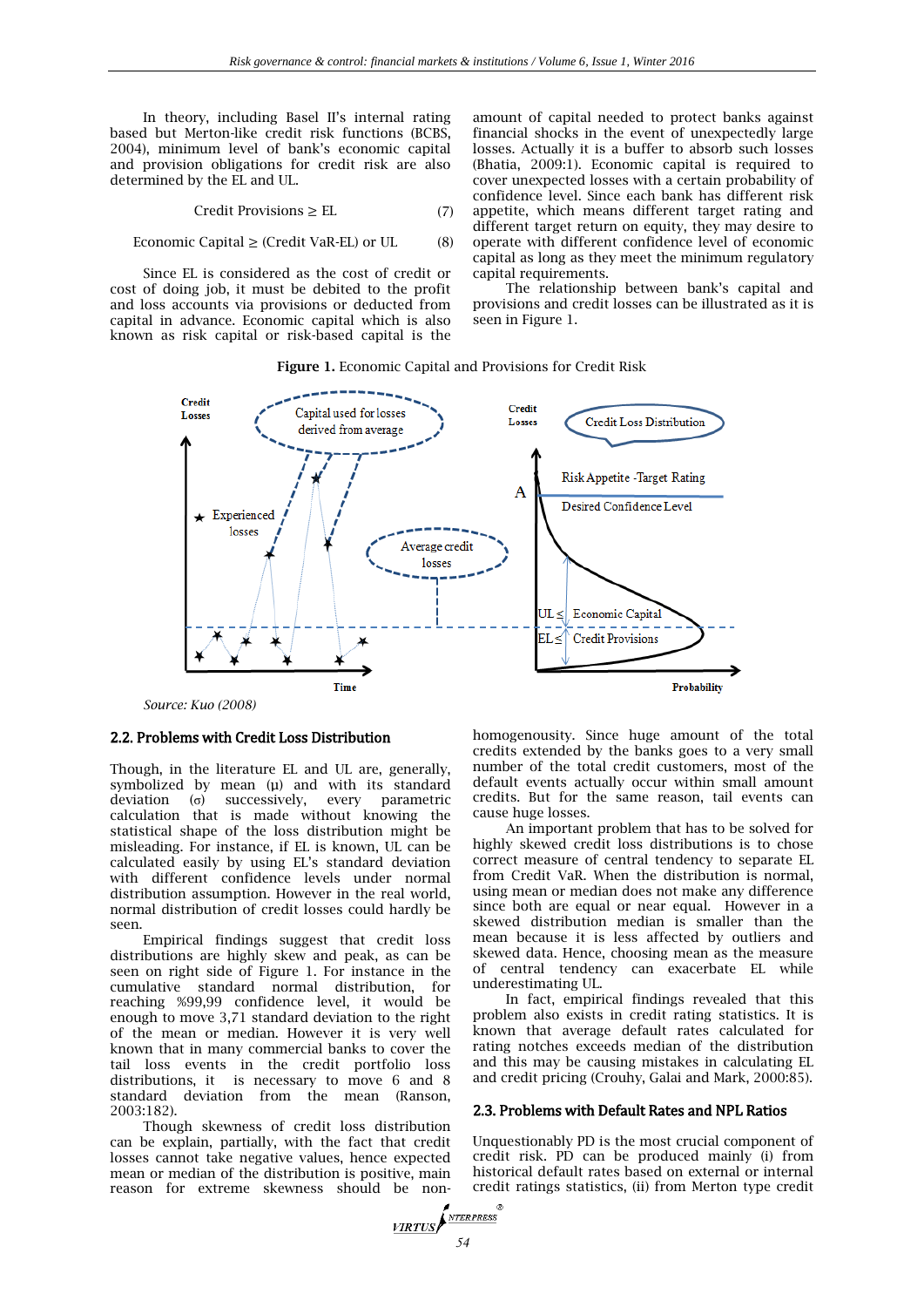models based on market equity prices, (iii) from reduced form models based on credit risk spreads. For a macro econometric modeling of credit risk for the entire banking system, first option is the most convenient.

On the other hand, historical default rates can be calculated mainly on two different bases: (i) default incidence or defaulted customer number based (ii) defaulted exposure or monetary value based. (Colquitt, 2007:229). Though, in some studies, bankruptcy statistics are used to calculate default incidence based rates, every default may not lead bankruptcy. On the other hand, exposure based default rates could be misleading because of nonhomogeneity if they are used as PD in Monte Carlo simulations to generate total credit loss distribution, which requires to know at least monetary value of each credit and total number of credit customers or files in the actual credit portfolio.

When the historical defaults rates are not available, practically the best option is to use accounting based ratios as a substitute of monetary value based default rates. Basically, there are two accounting based ratios for a simple and rough approximation for default or expected loss rates: (i) Non Performing Loans/ Tota Loans (ii) Credit Loss Provisions/Total Loans. In the first ratio nominator is the approximation of PD\*EAD, denominator is the approximation of EAD and result is the approximation of the PD. In the second ratio nominator is the approximation of PD\*EAD\*LGD, denominator is the approximation of EAD and result is the approximation of the PD\*LGD or EL rate. The ratio of Credit Loss Provisions to Non Performing Loans, also can be used as the approximation of LGD, though great care is needed.

Besides, while using NPL ratios as default rates, extra caution have to be given for their interpretation. For instance, normally, it is expected that sharp devaluation of domestic currency has negative effect on default rates, in other words, make them higher. But when it comes to the NPL ratios, a different picture may arise. Because of foreign currency nominated loans, at the outset, denominator might increase sharply while depressing NPL ratios considerably below. Hence working with the lags of macro variables becomes much more important when using accounting based information in macroeconomic modeling of credit risk.

Another problem with regard to the accounting based problem loan ratios is their openness for treatment. Non-performing loan rates are affected from every debit and credit to nominator and denominator of the ratio. Bu the most important of all is the selling of problem loans to third parties, e.g. asset management companies, for collections, which causes removing problem loans and their provision from the balance sheets.

An additional problem is the inclusion of offbalance sheet credits to the analysis, because the origin of the non performing loans is generally not known or classified.

# 2.4. Macroeconomic Modeling and Portfolio Models' Approaches

Credit risk factors which triggers default events can be sum up under two broad categories by using a borrowed concept from Modern Portfolio Theory: (i) Systematic risk factors (ii) Specific risk factors. Systematic risk factors, more or less, affect all borrowers while specific risk factors unique to a individual borrower or transaction.

Strong relationship between macroeconomic variables and systematic component of credit risk is very well known and supported by empirical findings. Indeed, macro variables affect not only PD, but also LGD, since recovery rates are affected by macro conditions as well (See Allen and Saunders, 2003).

Explaining 'systematic' component of credit risk by independent macro variables and attaching random error term to the 'specific' or 'idiosynatric' component of credit risk is the basic idea behind econometric credit risk models, including portfolio model CPV

Actually all well-known credit portfolio models, namely KMV's Portfolio Manager, JP Morgan's Credit Metrics, Credit Suisse Financial Products' CreditRisk + and Wilson's CPV, try to link default and/or credit quality migration correlations to the systematic credit risk factors with different ways and scales.

But, as revealed by Koyluoglu and Hickman (2005), portfolio models have many common postulations. For instance the correlation structure of defaults can be attributed to the dependence of obligors to the same systematic factors and, if idiosynatric components are independent across all obligors, then the conditional default behavior becomes independent. Conditional loss distributions, for a given macroeconomic condition, could be generated by using independent defaults, an assumed LGD and EAD. However aggregation of conditional loss distributions by using respective probability distribution for systematic factors, gives unconditional loss distribution of the portfolios.

# 3. CPV APPROACH FOR MACROECONOMIC STRESS TESTING AND EMPIRICAL LITERATURE

The basic idea of Wilson's CPV is to link default<br>rates and credit quality migrations to rates and credit quality migrations macroeconomic variables. Model can be used either in default only mode or mark to market mode. Since CPV has not publicly available technical document such as Credit Metrics or Credit Risk+, details of the model could be drawn from the explanations made in Wilson (1997a, 1997b and 1998).

The default only mode of CPV approach has four steps: (i) establishing an econometric equation to link average default rates to some macro variables (ii) establishing an econometric equation set for macro variables for their future evolutions (iii) contracting the correlation structure of model (iv) simulating new values for macro variables and average default rates and generating portfolio loss distribution.

In the first step, the average default rate for each sector is modeled by the logistic functional form which ensures that the default rates estimates are in the range [0,1] and their relation with macro variables are not linear ( as we will see, parameters of the  $y_{j,t}$  are estimated by means of linear regression) as

$$
p_{j,t} = \frac{1}{1 + \exp(y_{j,t})}
$$
 (9)

Where  $p_{j,t}$  is the default rate in sector j at time  $t$ , and  $y_{j,t}$  is the sector specific macroeconomic index that a higher value for implies a better state of the economy with a lower default rate  $p_{\mu}$ , and vice versa.

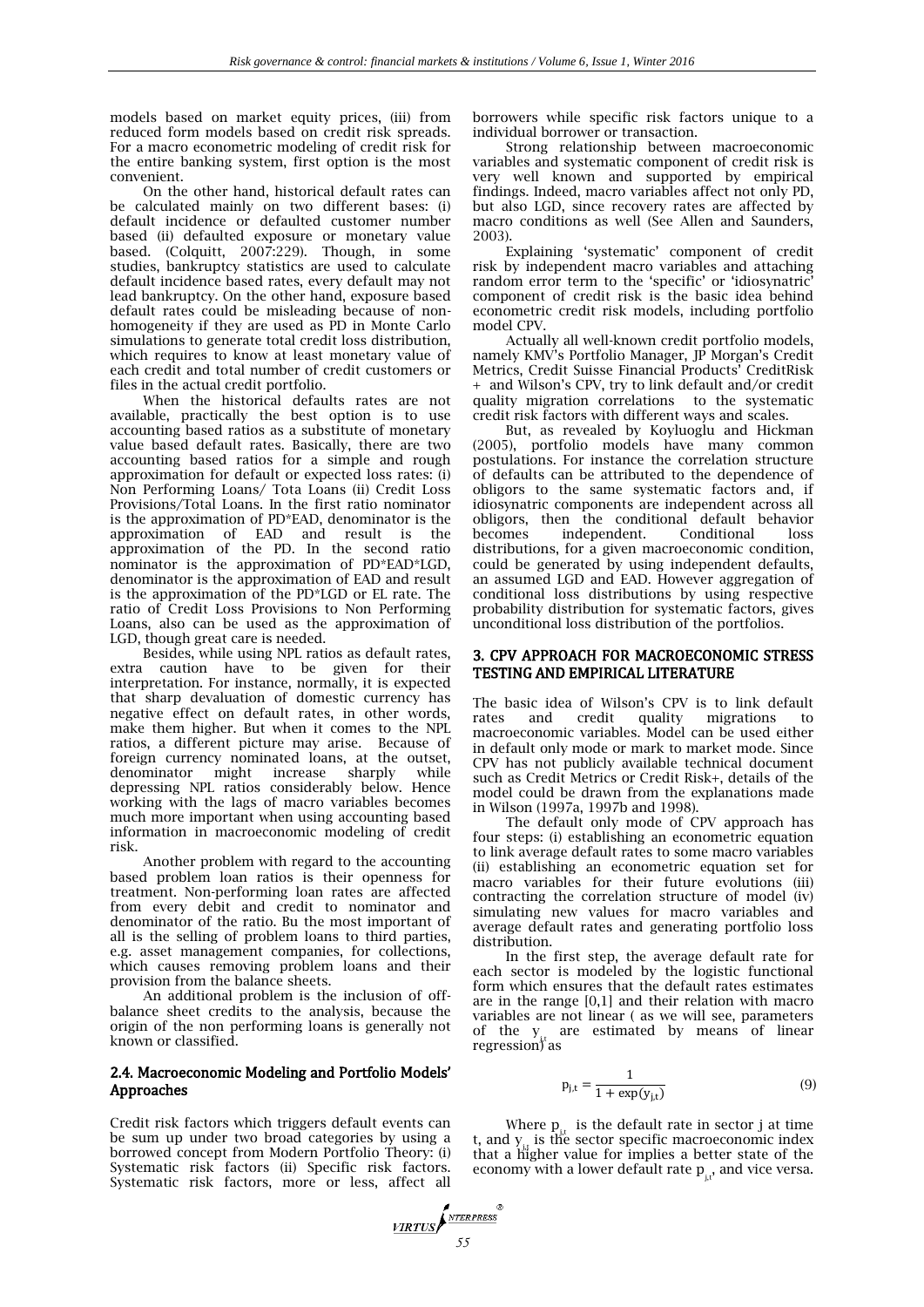From equation (9), the value of macro index given default rate is calculated as:

$$
y_{j,t} = \ln\left(\frac{1 - p_{j,t}}{p_{j,t}}\right) \tag{10}
$$

In order to find the empirical link to macro variables, macroeconomic index (the logit transformed default rates) is assumed to be determined by a number of exogenous macroeconomic variables, i.e.:

$$
y_{j,t} = \beta_{j,0} + \beta_{j,1}X_{1,t} + \beta_{j,2}X_{2,t} + \dots + \beta_{j,n}X_{n,t} + \nu_{j,t}
$$
 (11)

Where  $y_{j,t}$  is macroeconomic index value for sector j at time t,  $\beta_j = (\beta_{j,0}, \beta_{j,1}, \beta_{j,2}, \beta_{j,n})$  is a set of regression coefficients to be estimated for the sector j,  $X_{j,t} = (X_{j,1,t}, X_{j,2,t}, X_{j,3,t}, X_{j,n,t})$  is the set of explanatory macroeconomic variables ( GDP, interest rates, unemployment rates, etc.) and  $\mathbf{u}_{j,t}$  is a random error that covers 'idiosynatric' compoñent of credit risk, assumed to be independent and identically normally distributed.

The second step is to model evolution of individual macroeconomic variables. To add a dynamic component to the model, Wilson assumes that each of the macroeconomic variables follows a univariate autoregressive of order two (AR(2) process)

$$
X_{i,t} = k_{i,0} + k_{i,1}X_{i,t-1} + k_{i,2}X_{i,t-2} + \varepsilon_{i,t}
$$
 (12)

Where  $k_i$  is a set of regression coefficients to be estimated for the i<sup>th</sup> macroeconomic variable, and  $\varepsilon_{i,t}$  is a random error that covers the impact of outside factors, assumed to be independent and identically normally distributed.

The third step is the construction of correlation structure. Equation (11) and equation (12) define a system of equations governing the joint evolution of the default rates and associated macroeconomic variables. The system has a  $(J + I) \times 1$  vector of error terms, or innovations, E, and a  $(J+ I) \times (J + I)$ variance-covariance matrix of errors, Σ, defined by:

$$
E = \begin{pmatrix} 0 \\ \varepsilon \end{pmatrix} \sim N(0, \Sigma), \quad \Sigma = \begin{bmatrix} \Sigma_{\upsilon} & \Sigma_{\upsilon, \varepsilon} \\ \Sigma_{\varepsilon, \upsilon} & \Sigma_{\varepsilon} \end{bmatrix} \tag{13}
$$

As stated in Boss (2002), the covariance matrix models the interdependence of shocks in the macroeconomic variables and their impact on the macroeconomic index. This approach is based on the notion that an oil price shock, for instance, also has a negative impact on industrial production and on other macroeconomic variables.

The final step is the simulation of default rates' future paths and portfolio loss distributions by Monte Carlo method. If A is accepted as the Cholesky matrix which will provide  $\Sigma = AA^T$ Cholesky matrix which will provide equalization, future paths of variables in the equation system might be simulated by drawing random numbers, for vector E, from standard normal distribution and correlating them by  $A<sup>T</sup>$ , Cholesky transpose. By assuming that defaults are independent conditional on the state of the economy as stated by the macroeconomic variables included in the model, it is then possible to generate credit loss distributions.

To give an idea about the usefulness of the CPV approach, an illustration of typical macroeconomic stress testing framework for credit risk is given in Figure 2. For an intensive review of financial system stress testing practices and literature, interested readers are advised to consult Rosch and Scheule (2008) and Quagliariello (2009).

**Figure 2.** General Framework for Macroeconomic Stress Testing of Credit Portfolios



*56*

**VIRTUS** 

NTERPRESS

*Source: Cihak (2007) and Foglia (2009)*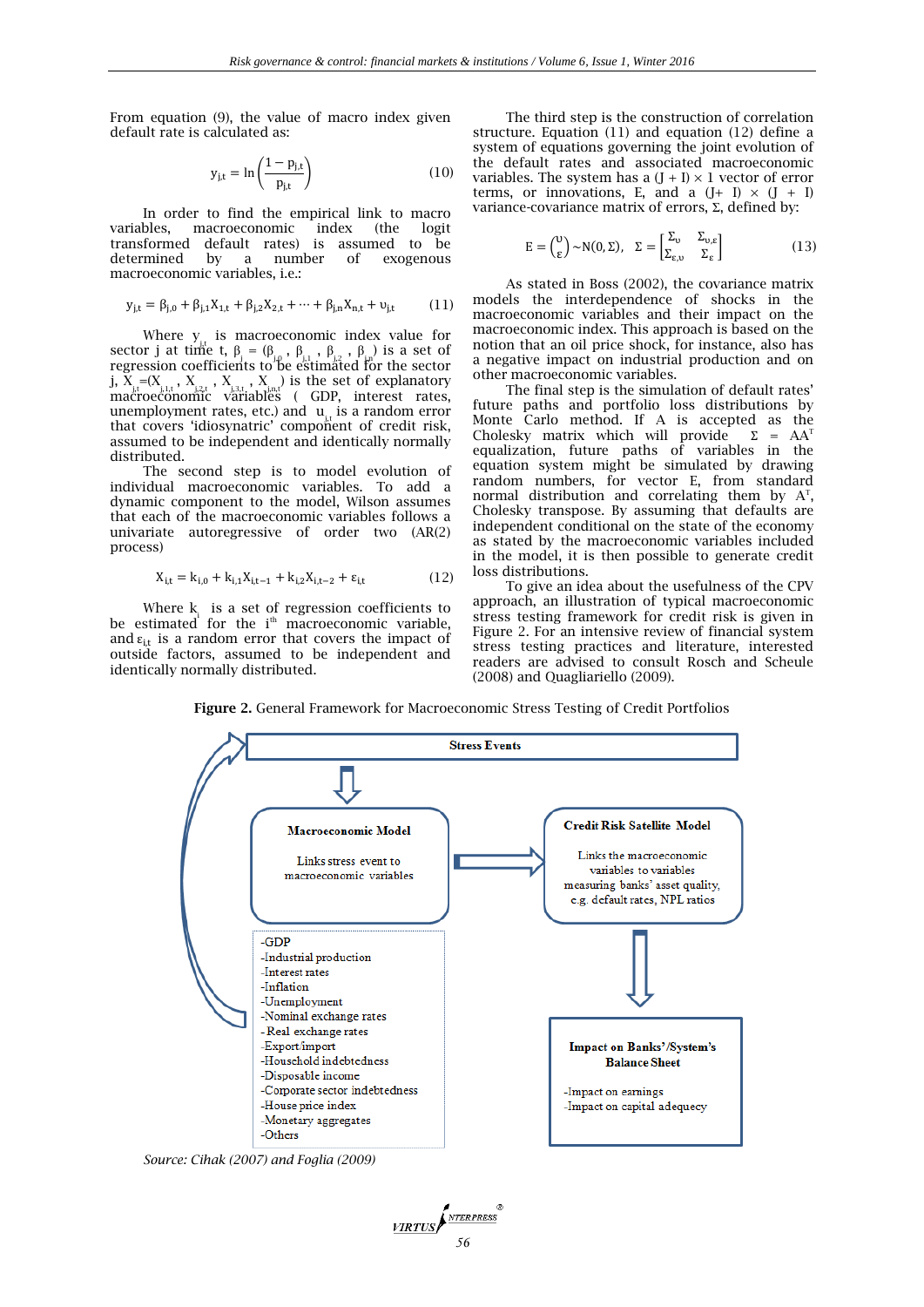When we consider CPV within the framework, equation 11 is a satellite credit risk model that links macro variables to default rates while equation 12 is a macroeconomic model that links innovations (shocks) to macro variables. After generating credit loss distribution for a baseline macroeconomic scenario it is easy to manipulate macro scenarios (innovations) and analyze likely effects on earnings (provisions) and capital adequacy of the banking systems simply by calculating EL and UL under different scenarios and different level of confidence (see equations 7 and 8).

Because of its perfect fit, Wilson's CPV approach has been adopted in various ways for macroeconomic credit risk stress testing purposes. Early adaptations of Boss (2002) and Virolainen (2004) also have become a main reference source for later studies.

Boss (2002) implemented CPV for Austria's banking system. Using least square method (LSM), he estimated four satellite model for different sectors (corporate, household etc.). The rate of bankrupted firms to total firms was used as default rates. AR 2 process was used for macroeconomic variables as suggested by Wilson. In portfolio loss simulations LGD was assumed 30%.

Virolainen (2004) adapted CPV for six economic sectors with Finnish data. Default rates were calculated from bankruptcy statistics. Satellites estimated by seemingly unrelated regression (SUR). Macroeconomic variables modeled by using AR 2 process. LGD was assumed 50%.

In Wong et al. (2006) CPV adapted for Hong Kong banking system. All equations were estimated with SUR method. Second application for Hong Kong was made by Fong and Wong (2008). In this study mixture Vector Auto Regressive (Mixture VAR) method is used for all variables. Non-performing loan ratios were used as default rates in both studies.

For the Turkish corporate loan portfolio, CPV was adapted by Küçuközmen and Yüksel (2006). They used non-performing loan ratios for corporate loan portfolio of the sector with industry breakdowns. Satellites were estimated by LSM, while macro variables were modeled using by autoregressive integrated moving average (ARIMA) structures.

Otani et al. (2009) used CPV to relate credit quality migrations likelihoods with macro variables for Japan banking system. For macroeconomic model, vector auto regressive (VAR) method was preferred.

In Avouyi-Dovi et al. (2009) CPV was adapted for French manufacturing industry by using historical default rates with credit quality breakdowns. They used only one VAR model for both default rates and macro variables.

In Kattai (2010), sectoral non-performing loan ratios, after some accounting based adjustments, were used as default rates for Estonian banking system. In the satellite models macro variables generally were used with their lagged values. VAR method was chosen for modeling macro variables.

# 4. EMPIRICAL MODEL

As historical defaults rates are not available for whole banking system and rough credit amount

distributions are only available for the total cash credit portfolio without sectoral breakdowns we will attempt to develop only one satellite credit risk model for the total on-balance sheet loan portfolio of the Turkish Banking System by substituting default rates with NPL ratios. We are not able to make any alterations on the NPL data for non cash credits since the origins are not classified.

# 4.1. Data

In this study NPL ratios are used as dependent variable after logistic transformation. NPL ratios are calculated, from Banking Regulation and Supervision (BRSA)'s publicly available data sets, for each quarter, starting from 2003Q1 to 2010Q2, as dividing total non-performing loans at time t by the normal performing loan portfolio at time  $t_{1}$ , by  $\frac{1}{1}$ ,  $\frac{1}{2}$ ,  $\frac{1}{2}$ ,  $\frac{1}{2}$ ,  $\frac{1}{2}$ ,  $\frac{1}{2}$ ,  $\frac{1}{2}$ ,  $\frac{1}{2}$ ,  $\frac{1}{2}$ ,  $\frac{1}{2}$ ,  $\frac{1}{2}$ ,  $\frac{1}{2}$ ,  $\frac{1}{2}$ ,  $\frac{1}{2}$ ,  $\frac{1}{2}$ ,  $\frac{1}{2}$ ,  $\frac{1}{2}$ ,  $\frac{1}{2}$ ,  $\frac{1}{2}$ ,  $\frac{1}{2}$ , 90 days lag between nominator and denominator is given with the assumption that at least three-month period is necessary before declaring a loan as nonperforming or defaulted. The data which belongs before 2003 is excluded from the analysis as the banking system faced with huge financial crises in 2000 and 2001 and later went into an intense recapitalization process.

Before calculating NPL ratios data set is corrected for non-performing loans that is transferred to asset management companies widely starting from 2008Q1. As of 2010Q2 total value of re-added non-performing loans to the nominator of the ratio has reached 3,4 billion Turkish Liras (TL), 16% of the total non-performing portfolio.

As it can be followed from Figure 3, NPL ratios of the banking system, after recapitalization and economic recovery, were reduced gradually from 2003Q4 to 2008Q2, however after sub-prime crises, as a result of severe economic recession they began to increase from 2008Q3 and starting from the first quarter of 2010 with the economic recovery they began to decrease again. Their strong correlation with the general macroeconomic condition looks like obvious.

In the study, macro factors that are tested as independent variables are gross domestic product (GDP), nominal interest rates, ex-ante reel interest rates, ex-post reel interest rates, Consumer Price Index (CPI) inflation rates, Wholesale Price Index (WPI) inflation rates, USD/TL exchange rates, EURO/TL exchange rates, currency basket/TL rates, CPI reel exchange rate index, WPI reel exchange rate index, total unemployment rates, rural unemployment rates, urban unemployment rates, monetary aggregations (M1, M2 and M3), domestic consumption, capacity utilization rates and industrial production index. All of the macro data except GDP and domestic consumption are available in monthly periods or more frequent. GDP and domestic consumption data is available quarterly. Hence we used quarterly averages of other macro variables starting from 2003Q1 to 2010Q2. Except interest rates all macro data is obtained from Central Bank of Turkey or Turkish Statistical Institute. Interest rate data for secondary market of treasuries is obtained from market information providers.

*57*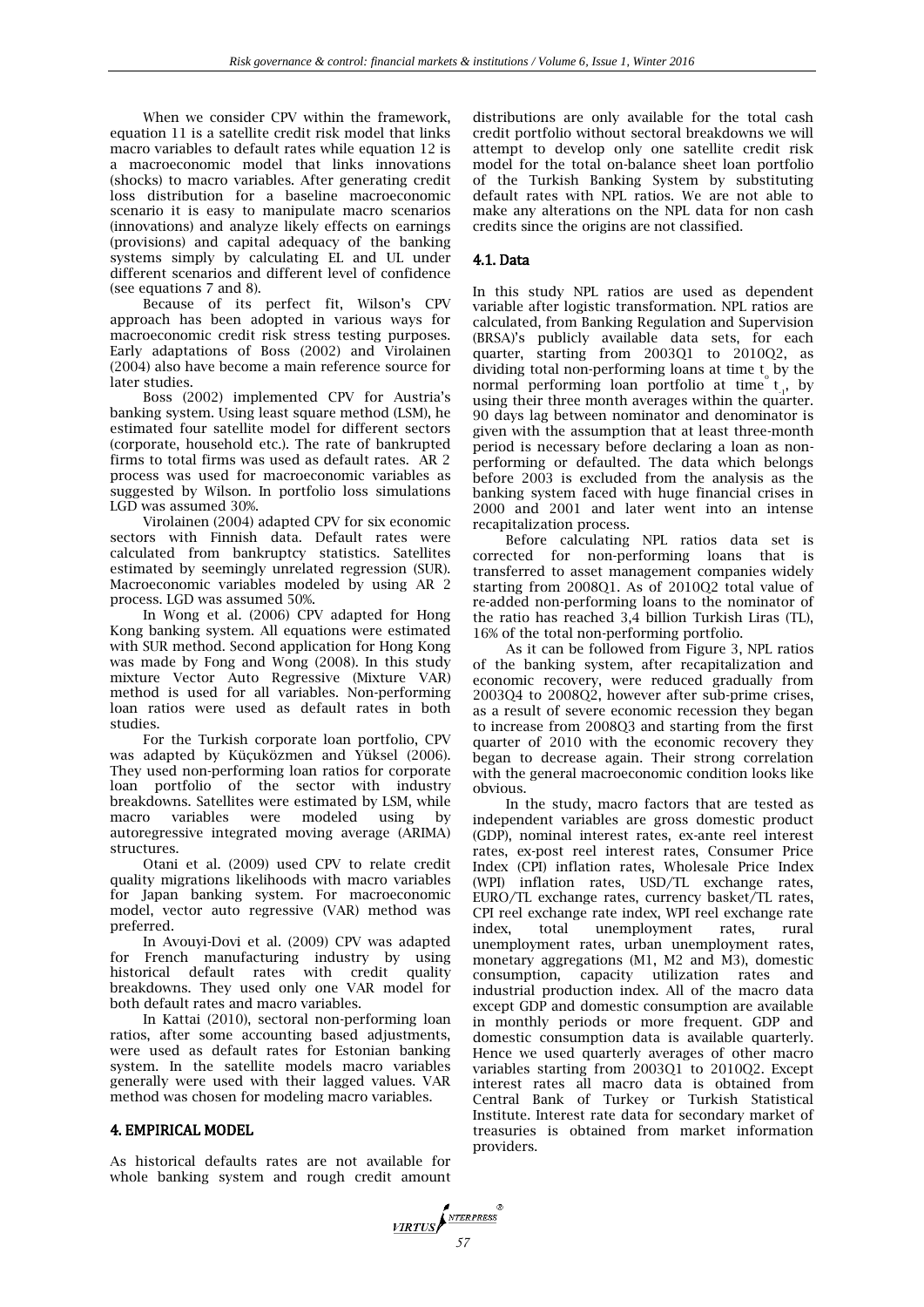#### **Figure 3.** Non Performing Loan Ratios



4.2. Satellite Credit Risk Model

In the first step, by using equation 10, NPL ratios were transformed logistically to a macroeconomic index (INDEX) variable. Later we checked correlation coefficients between INDEX and all macro variables up to four time lags. In the end we choose four prospective macro variables which we think they are more suitable to define different macro scenarios and cover different aspect of credit risk. Macro variables that are chosen as potential independent variables are GDP, nominal interest rates (IR), USD/TL exchange rates (USD) and CPI inflation rates (CPI).

As it is expected, correlation between GDP and INDEX is strongly positive for all levels, which means GDP and NPL correlation is strongly negative. Correlation between INDEX and IR is weakly positive at the level, however at the first lag it turns negative and sharply increases as the time passes. It implies that in the early stages higher interest rates can boost economic growth as a result of capital inflows, a very well-known phenomenon for emerging market economies. Hence it is normal to see negative effects of interest rates on INDEX at the later stages. USD-INDEX correlation is mildly negative and highly stable at the time lags. It is not contrary to the expectations. Correlation structure between CPI and INDEX is very similar to the correlation structure of IR and INDEX as a result of very high positive correlation between CPI and IR variables. Because of its complicated nature and side effects, we are not imposing any expectation with regard to the sign of the correlation between CPI and INDEX or NPL. However our intention is to use CPI as a counter variable to IR and USD to display their reel effects on the dependent variable. Along with chosen macro variables, NPL also will be used as independent variable with its one or two lagged values to feed the model back.

Graphical tests for seasonality show that, nonsurprisingly, GDP variable has seasonal trend. For removing seasonality CensusX12 additive method is used. Newly generated GDP\_SA variable is free from seasonality. However Augmented Dickey-Fuller (ADF) Test which we used for unit roots is proved GDP\_SA as non-stationary. Differencing is used for stationary. Regenerated DGDP\_SA variable is stationary. ADF Test results for unit roots are presented in table 1.

**Table 1.** Augmented Dickey-Fuller Test Statistics

| <b>Variables</b> | Model                  | t-<br><b>Statistic</b> | Probability | Critical<br><b>Values</b> | Result            |
|------------------|------------------------|------------------------|-------------|---------------------------|-------------------|
| <b>INDEX</b>     | Intercept              | $-4.0102$              | 0.005       | $-3.7114(1%)$             | Stationary        |
| <b>NPL</b>       | Intercept              | $-3.5584$              | 0.0146      | $-2.9862(5%)$             | Stationary        |
| <b>GDP SA</b>    | Intercept<br>and trend | $-2.1214$              | 0.4684      | $-3.2253(10%)$            | Non<br>stationary |
| DGDP_SA          | Intercept              | $-3.7879$              | 0.0079      | $-3.6891(1%)$             | Stationary        |
| <b>USD</b>       | Intercept              | $-2.6794$              | 0.0897      | $-2.6229(10%)$            | Stationary        |
| $_{\text{IR}}$   | Intercept<br>and trend | $-5.2131$              | 0.0012      | $-4.3239(1%)$             | Stationary        |
| <b>CPI</b>       | Intercept<br>and trend | $-4.3738$              | 0.0096      | $-4.3560(1%)$             | Stationary        |

Satellite model is estimated by LSM. INDEX is dependent variable. At the outset, all potential explanatory macro variables are included in the model with their level and 1, 2, 3 and 4 lagged values. As long as they take logical signs with significant t-statistic and low probability and do not cause any problems for other statistical tests we keep them in the model. Because we think in a dynamic model, the aim of which is to estimate future paths of variables in a continuous manner, even contradictory impacts on the dependent variable at the different time lags has to be taken into consideration as long as a meaningful explanation does exist. The selected regression equation for dependent variable is given in table 2.

**Table 2.** Regression Results for Macroeconomic Index

| <b>Variables</b>                                          | Co-efficient | <b>Standard</b><br>Error | t-Statistic | Probability |  |  |
|-----------------------------------------------------------|--------------|--------------------------|-------------|-------------|--|--|
| $DGDP_SA(-1)$                                             | 4.44E-08     | 1.80E-08                 | 2.467094    | 0.0253      |  |  |
| $DGDP_SA(-2)$                                             | 7.56E-08     | 2.03E-08                 | 3.730324    | 0.0018      |  |  |
| $DGDP SA(-3)$                                             | 9.07E-08     | 2.43E-08                 | 3.731277    | 0.0018      |  |  |
| <b>IR</b>                                                 | 2.225097     | 0.330344                 | 6.735687    | 0.0000      |  |  |
| $IR(-3)$                                                  | $-1.724885$  | 0.272703                 | $-6.325148$ | 0.0000      |  |  |
| <b>CPI</b>                                                | $-4.316774$  | 0.822643                 | $-5.247447$ | 0.0001      |  |  |
| $CPI(-3)$                                                 | 3.435437     | 0.612964                 | 5.604631    | 0.0000      |  |  |
| $USD(-2)$                                                 | $-0.672526$  | 0.117099                 | $-5.743220$ | 0.0000      |  |  |
| $NPL(-2)$                                                 | $-10.78733$  | 0.731479                 | $-14.74728$ | 0.0000      |  |  |
| Constant                                                  | 4.439319     | 0.217168                 | 20.44190    | 0.0000      |  |  |
| 0.989237<br>0.044336<br>S.E. of regression:<br>R-squared  |              |                          |             |             |  |  |
| Adjusted R-squared<br>0.983183<br>163.4022<br>F-statistic |              |                          |             |             |  |  |

**VIRTUS**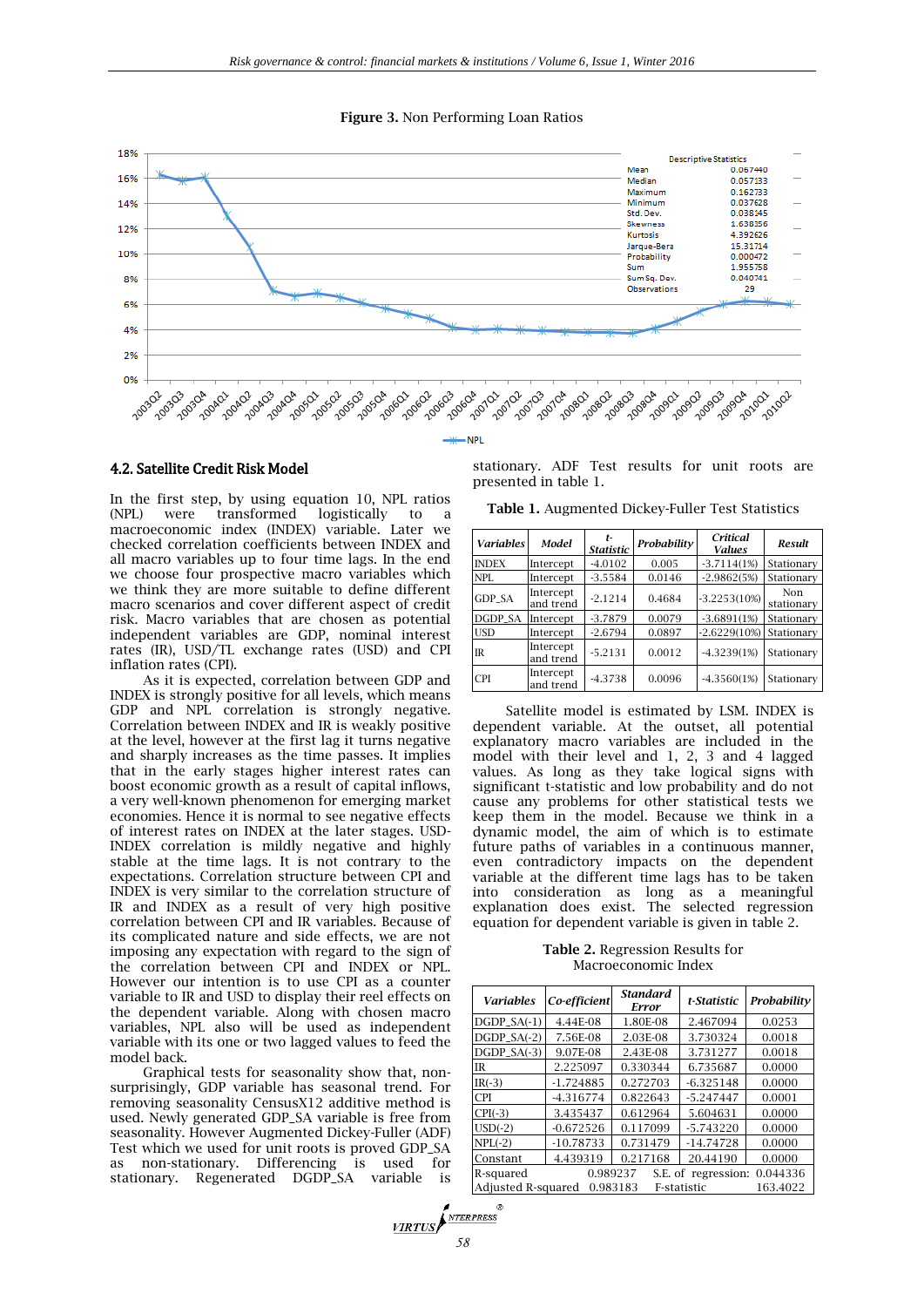Coefficient signs of all DGDP\_SA lags are positive which means economic growth may reduce NPL ratios. Coefficient signs of IR imply a boosting effect on the economic growth at the first stage but later its effect turns negative. IR and CPI take opposite signs in both level and in their lagged values which we consider as normal. Negative coefficient signs for USD and NPL lags imply that increases in foreign exchange rates and default events reduce the performance of the economy as expected.

Durbin Watson statistics, Correlogram-Q Statistics and Breusch-Godfrey Serial Correlation LM test confirm that residuals do not contain autocorrelation. Jarque–Bera statistics and histogram show that residuals are normally distributed. Finally, White test proves noheteroskedasticity while high F and t statistics demonstrate that there is no collinearitiy problem between variables.

# 4.3. Macroeconomic Model

For modeling macro variables we will use a vector autoregressive (VAR) model as preferred in Otani et al. (2009) or Kattai (2010). VAR model, made popular by Sims (1980) has proven to be especially useful for describing the dynamic behavior of economic and financial time series and for forecasting. Flexible and easy to use nature of the method makes vector autoregression attractive for modeling of multivariate time series. By using VAR we will have an equation for each macroeconomic variable. Actually, each equation of the VAR model can be estimated by LSM if we use exactly the same variables, but coefficients in the equations may look like insignificant or irrelevant. However when we combine them in a VAR model, then as a whole, they can be found significant and relevant, for example by using standard F statistics (Gujarati, 1999).

For choosing lag structure of the VAR model, we are using lag order selection criterion (Akaike, Schwarz, Hannan-Quinn etc.). Most of the criterion suggest a VAR(2) model, estimation results of which are given in Table 3.

**Table 3.** VAR(2) Model Estimation Results

| Variables         | DGDP_SA*    | $IR^*$                  | $CIP^*$                | USD*         |
|-------------------|-------------|-------------------------|------------------------|--------------|
|                   | $-0.025553$ | 1.05E-08                | 7.46E-09               | $-3.27E-09$  |
| $DGDP_SA(-1)$     | (0.22575)   | $(8.3E-09)$             | $(5.0E-09)$            | $(3.8E-0.8)$ |
| $DGDP_SA(-2)$     | 0.294213    | 8.35E-10                | 4.35E-09               | $-6.33E-08$  |
|                   | (0.19230)   | $(7.1E-0.9)$            | $(4.3E-09)$            | $(3.2E-0.8)$ |
| $IR(-1)$          | $-4271823.$ | 1.145056                | 0.103816               | 0.380923     |
|                   | (4673807)   | (0.17237)               | (0.10407)              | (0.78000)    |
|                   | 3089971.    | $-0.573149$             | $-0.048012$            | $-1.321957$  |
| $IR(-2)$          | (4834289)   | (0.17829)               | (0.10765)              | (0.80679)    |
|                   | -5828726.   | $-0.386688$             | 0.875771               | 1.452551     |
| $CIP(-1)$         | (7578748)   | $(0.27951)$ $(0.16876)$ |                        | (1.26481)    |
|                   | 4198845.    | 0.631292                | $-0.275124$            | 0.729530     |
| $CIP(-2)$         | (7089558)   | (0.26147)               | (0.15787)              | (1.18317)    |
|                   | $-109132.6$ | $-0.082893$             | $-0.012143$            | 0.655814     |
| $USD(-1)$         | (1401047)   | (0.05167)               | (0.03120)              | (0.23382)    |
|                   | 2666545.    |                         | $-0.023496[-0.021125]$ | 0.004829     |
| $USD(-2)$         | (1565776)   | (0.05775)               | (0.03487)              | (0.26131)    |
|                   | $-3067102.$ | 0.193496                | 0.071393               | 0.463344     |
| Constant          | (1653736)   | (0.06099)               | (0.03682)              | (0.27599)    |
| R-squared         | 0.466521    | 0.913251                | 0.877887               | 0.644219     |
| Adj R-squared     | 0.229419    | 0.874695                | 0.823614               | 0.486094     |
| S.E. of equations | 508619.6    | 0.018758                | 0.011326               | 0.084883     |
| F-statistic       | 1.967595    | 23.68678                | 16.17553               | 4.074117     |

*Note: \*Standard errors of coefficients are presented in parentheses*

For 27 observations and 9 degrees of freedom, we find F-statistics satisfactory. We check model for normal distribution, autocorrelation, normal distribution. autocorrelation, heteroskedasticity and stability. Model passes all tests with high satisfaction. We find nothing against the fact that random errors terms (residuals) of the equations follow a white noise process.

# 4.4. Correlation Structure of Entire Model

Correlation matrix of VAR and satellite model residuals is provided in Table 4. Correlation signs prove the consistency of entire model.

|  | <b>Table 4. Residual Correlation Matrix</b> |
|--|---------------------------------------------|
|--|---------------------------------------------|

|              | <b>DGDP SA</b> | IR          | <b>CIP</b>  | <b>USD</b>  | <b>INDEX</b> |
|--------------|----------------|-------------|-------------|-------------|--------------|
| DGDP SA      | 1.000000       | $-0.054423$ | 0.083502    | $-0.398035$ | 0.244818     |
| IR           | $-0.054423$    | 1.000000    | $-0.200869$ | 0.172115    | $-0.114824$  |
| CIP          | 0.083502       | $-0.200869$ | 1.000000    | 0.054237    | 0.012487     |
| USD          | $-0.398035$    | 0.172115    | 0.054237    | 1.000000    | $-0.369512$  |
| <b>INDEX</b> | 0.244818       | $-0.114824$ | 0.012487    | $-0.369512$ | 1.000000     |

# 5. MONTE CARLO SIMULATIONS

In this step, we will run two Monte Carlo simulations. First simulation is for future values of INDEX and NPL ratios under stochastic baseline macro scenario. Second simulation is for estimating credit loss distributions under given NPL or default rates. However before using NPL ratios as likely default rates in the final simulation, NPL ratios will be subject to a precautionary correction.

# 5.1. Simulation for NPL Ratios

We first simulate the one-step ahead (next quarter's) possible NPL ratios under baseline macroeconomic scenario. The steps of Monte Carlo simulation are as follows: (i) First the covariance matrix is decomposed into lower and upper triangular matrices by using Cholesky decomposition, such that  $\Sigma = AA^{T}$ . (ii) Then 5 independent random variables are drawn from a standard normal distribution for the vector E (iii) Independent random variables are transformed into correlated normal variables by multiplying  $E$  with  $A<sup>T</sup>$ , lower triangular Cholesky transpose matrix. (iv)Correlated random variables are entered as the new values of residuals for VAR equations and satellite. (v)We first forecast the new values for macro variables, than by using new values of macro variables we estimate the new value of macro index. (vi) By using equation 9 we transform macro index values to NPL ratios. (vii)The above steps are repeated for 20000 times.

After completing Monte Carlo simulations for the one step ahead, we are choosing median value of the distribution as the next quarter's NPL ratio under baseline macroeconomic scenario. We go ahead with eight quarters step by step. We will use first four quarter's average as the next one year's expected NPL ratio and last four quarter's average as the second year's expected NPL ratio. The simulation results for the next eight quarters are provided in table 5.

Model estimates that system's NPL ratio which is 6.02% as of 2010Q2 will decline approximately 1.5 percentage point within 2 years under baseline macro scenario. When bearing in mind that under corrected data set, realized NPL ratios for t+1 (2010Q3) is 5.53% and for t+2 (2010Q4) is 5.23%,

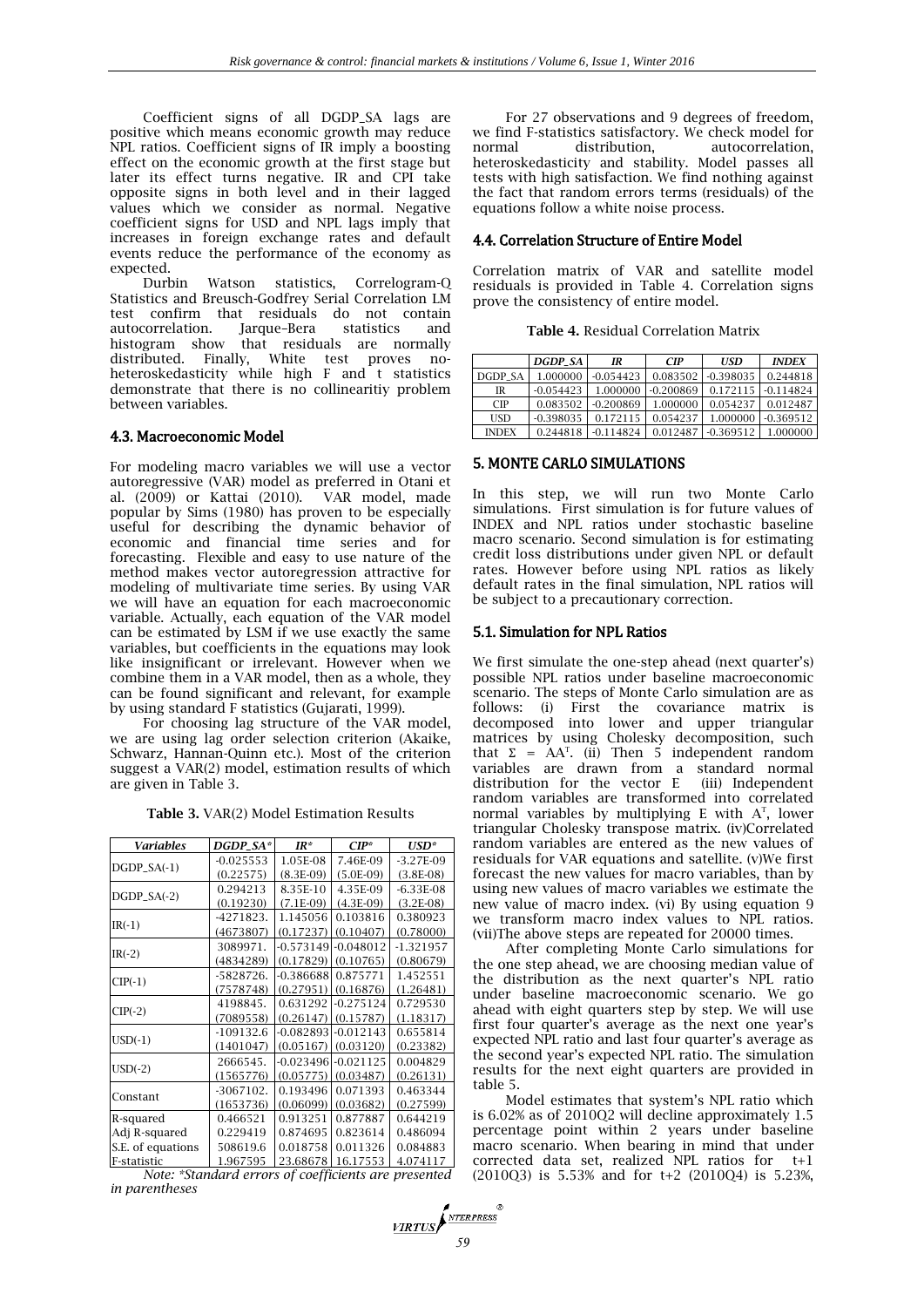performance of the model in the short run can be considered as not too bad.

| Period  | <b>Expected NPL Ratios</b><br>(%) |      | <b>Expected Yearly</b><br>Average (%) |      |  |
|---------|-----------------------------------|------|---------------------------------------|------|--|
|         | <b>Median</b>                     |      | Median                                | Mean |  |
| $t+1$   | 5.68                              | 5.69 |                                       |      |  |
| $t+2$   | 5.02                              | 5.04 | 5.03                                  | 5.05 |  |
| $t+3$   | 4.73                              | 4.77 |                                       |      |  |
| $t+4$   | 4.67                              | 4.71 |                                       |      |  |
| $t+5$   | 4.65                              | 4.70 |                                       |      |  |
| $t + 6$ | 4.54                              | 4.60 | 4.45                                  | 4.50 |  |
| $t+7$   | 4.37<br>4.41                      |      |                                       |      |  |
| $t+8$   | 4.23                              | 4.28 |                                       |      |  |

**Table 5.** NPL Ratio Estimations Under Baseline Macroeconomic Scenario

## 5.2. Simulation for Loss Distribution

The first step in designing credit loss distribution simulation is to prepare a representative credit portfolio according to credit amount distribution of the system. Using available BRSA data on the subject as of 2010Q2, we construct a representative credit portfolio with 10000 credit customer. In the portfolio, 98.32% of the customers use only 29.7% of the total credit while top 0.06% use 47.86% of the total credit. We assign a fix customer number for each credit starting from 1 to 10000. In the simulation process as a principle we use binomial distribution to determine whether a customer defaulted or not for a given default probability. However, since we cannot be sure about the exact number of defaulted customers under binomial distribution, for low level probabilities we turn to uniform distribution to fix default rates and avoid underestimating. LGD is assumed 50%. Each credit amount (EAD) which is assumed as defaulted is multiplied by LGD rate. This gives us the credit loss amount for a particular defaulted customer. And the sum of losses for a particular scenario is recorded. Simulation is repeated 20000 times which means 20000 loss scenarios for each default probability. When we rank recorded loss amounts from maximum to minimum, credit loss distribution is formed and ready for analysis for a given default probability.

#### 5.2.1. Precautionary Correction

At the first stage, we have not any other option to using estimated NPL ratios as default probabilities in the loss simulations. However we know the fact that total credit portfolio of the system is non homogeneous and customer number based default rates must be well above of the NPL ratios. We can observe this fact from the small and medium size enterprises (SME) loan portfolio of the system as BRSA publishes defaulted customer numbers for this particular portfolio lately. For instance as of June 2010 for the SME loan portfolio NPL ratio is 6.18% while the ratio of defaulted customer number to total customer number is 16.75%. Though for other retail portfolios differences may not be so big because of more fair credit amounts distributions.

Our precautionary correction based on the assumption that if the loan portfolio was to be homogeneous both mean and median of the loss distribution would be equal or near equal to NPL ratio\*LGD rate (EL rate). Differences between mean and median of the portfolio, to large extend, is the result of non homogeneousity as we explained in section 2. If we increase NPL ratios to push the 'median' up to previous 'EL rate' or 'mean' level then we may move toward to the real default probabilities.

By repeating loss distribution simulations, we obtain new default probabilities for desired median levels. Desired median levels are calculated by multiplying first simulations' NPL ratios by LGD rate. Mean of the first simulation is also equal or near equal to desired median level. Precautionary correction results are given in table 6.

**Table 6.** Results of Precautionary Corrections for Default Rates

| Year         | <b>Stage</b>           | PD | $\left  \frac{NPL}{2}$ or $\right $ $NPL$ *LGD   Median   Mean |                          | Credit<br>$VaR_{\text{new}}$ |
|--------------|------------------------|----|----------------------------------------------------------------|--------------------------|------------------------------|
|              | Simulation 1 0.0503    |    | 0.02515 0.01426 0.02716 0.09567                                |                          |                              |
|              | Simulation 2 0.0810    |    |                                                                | 0.02554 0.04373 0.13849  |                              |
|              | Simulation 1 0.0445    |    | 0.02225                                                        | 10.0124010.0241010.09273 |                              |
| <sup>2</sup> | Simulation $2 0.0725 $ |    |                                                                | 0.02223 0.03914 0.13418  |                              |

As it can be seen from Table 6 the results of the correction is worth the struggle. The default probabilities increase more than 3 percentage points while the Credit VaR and economic capital requirements for 99% confidence level increase more than 4 percentage points, nearly half level of the minimum capital requirements.

# 5.2.2. EL and UL Estimations

As it can be followed from Figure 4, the loss distribution we obtained shows that maximum loss 6.7 standard deviation away from the mean. Its shape and statistics comply with the literature that we touched in section 2.

We accept median value of the distribution as expected loss for reasons explained before. Credit VaR and unexpected loss calculations are made at 95% and 99% confidence levels. The results are provided in table 7.

| <b>Table 7. EL and UL Estimations Under</b> |  |
|---------------------------------------------|--|
| Baseline Macroeconomic Scenario             |  |

|                          | As the percentage of total credit<br>portfolio |       |  |  |  |
|--------------------------|------------------------------------------------|-------|--|--|--|
|                          | Year 2<br>Year 1                               |       |  |  |  |
| <b>Expected Loss 50%</b> | 2.55                                           | 2.22  |  |  |  |
| Unexpected Loss 95%      | 7.61                                           | 7.58  |  |  |  |
| Unexpected Loss 99%      | 11.30                                          | 11.20 |  |  |  |
| Credit VaR 95%           | 10.16                                          | 9.80  |  |  |  |
| Credit VaR 99%           | 13.85                                          | 13.42 |  |  |  |

BRSA implements minimum Basel I capital adequacy ratio as 12% instead of 8%. We find UL of portfolio at 95% confidence level is very near to Basel I's minimum requirement for capital adequacy while UL at 99% confidence level approaches to BRSA's minimum requirements. Turkish Banking System's credit provision reserve is also well above the EL estimations.

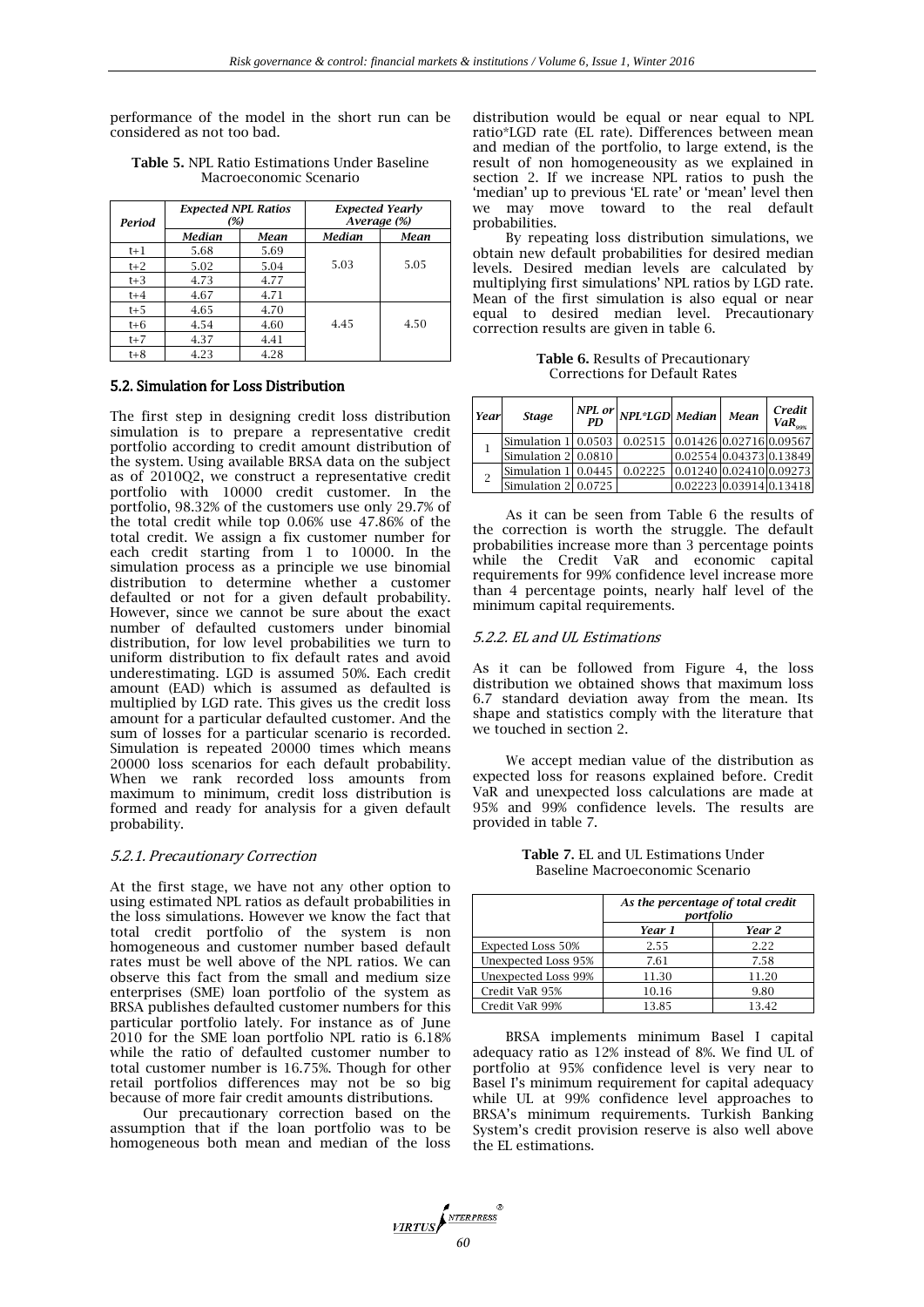

**Figure 4.** Credit Loss Distribution Under Baseline Macroeconomic Scenario for the Year 1

## 6. STRESS TESTING

The aim of the stress testing is to analyze likely effects of 'low probability but high severity (tail) events'. They can be implemented either in the form of sensitivity analysis or scenario analysis. In the absence of the macroeconomic credit risk model sets, the only option for credit risk stress testing is very simple sensitivity analysis such as calculating effects of one percentage or one point increases in NPL ratios and default rates without relating the risk factors with the macro economic conditions. CPV approach is suitable for stochastic and deterministic scenario analysis. For instance above baseline scenario is produced in a completely stochastic process. However by manipulating innovations

(random error terms), it is possible to see likely effects of deterministic macroeconomic shocks.

With the help of covariance structure, we are able to cover not only direct effects of a particular macro variable's shock, but also indirect effects of other macro variables that are affected by the same shock. For example under the residual correlation matrix given in table 4, when we give a shock to USD variable (a shock devaluation e.g.) default rates will increase not only because of foreign exchange rate increases but also as a result of GDP contraction and interest rate raises.

In the study we test GDP shocks, combine interest rate and inflation shocks and USD/TL exchange rate shocks. To save from space, we only provide the results for GDP shocks in table 8.

| %               | <b>Base Scenario</b> |        | $-1%$  |        | $-5%$  |        | $-10%$ |        |
|-----------------|----------------------|--------|--------|--------|--------|--------|--------|--------|
|                 | Year 1               | Year 2 | Year 1 | Year 2 | Year 1 | Year 2 | Year 1 | Year 2 |
| <b>NPL</b>      | 5.03                 | 4.45   | 5.78   | 5.68   | 6.18   | 6.28   | 6.73   | 7.24   |
| <b>PD</b>       | 8.10                 | 7.25   | 9.30   | 9.25   | 9.70   | 9.80   | 10.20  | 10.40  |
| EL %50          | 2.55                 | 2.22   | 2.89   | 2.85   | 3.08   | 3.12   | 3.35   | 3.62   |
| UL %95          | 7.61                 | 7.58   | 7.55   | 7.56   | 7.51   | 7.48   | 7.43   | 7.24   |
| <b>UL%99</b>    | 11.30                | 11.20  | 11.30  | 11.24  | 11.12  | 11.19  | 11.18  | 10.94  |
| Credit VaR %95  | 10.16                | 9.80   | 10.44  | 10.41  | 10.59  | 10.60  | 10.78  | 10.86  |
| Credit VaR % 99 | 13.85                | 13.42  | 14.19  | 14.09  | 14.20  | 14.31  | 14.53  | 14.56  |

**Table 8.** Stress Test Results for GDP Shocks

We use three scenarios for GDP contraction. GDP contracts four successive quarters 1%, 5% and %10 on a yearly basis. Shocks represent a weak, a mild, and a severe recession. Turkey's economy has experienced a heavy recession by contracting 6.97%, 14.57%, 7.65% and 2.66% four consecutive quarters from 2008Q4 to2009Q3. The average was 7.76% for a period of one year. Hence, our scenarios are realistic in nature and the test results are comparable with the past performance of the economy.

NPL ratio average for the recession period was 5.06% and for the post-recession period (from 2009Q4-2010Q3) it was 6.02%. One year average of NPL ratios for pre-recession period (from 2007Q4- 2008Q3) was 3.81%. In other words NPL ratios increased 1.25 percentage point during the recession period, and even the economy started growing NPL ratios increased 0.96 percentage point further in the following year.

Actually experienced near-past performance of the economy and the banking system justify the stress test results. Though it is possible to think it is normal because model itself, is based on historical data, but it is also an evidence of model consistency.

When we compare the stress scenarios' results with the baseline scenario, increases in NPL ratios for the first year are 0.75, 1.15, 1.70 percentage points and for the second year are 1.20, 1.60 and 2.10 percentage points accordingly. They are very well compatible with the past experiences.

In the analysis we use unconditional default rates, if we switch to conditional default rates for the second years (on the condition that customers did not default in the first year), probability of default and credit losses might increase further. But it is interesting to see much of the increases in the total risk (credit VaR) goes to EL rather than UL.

And finally, it might be useful to underline the fact that relations between macro shock levels and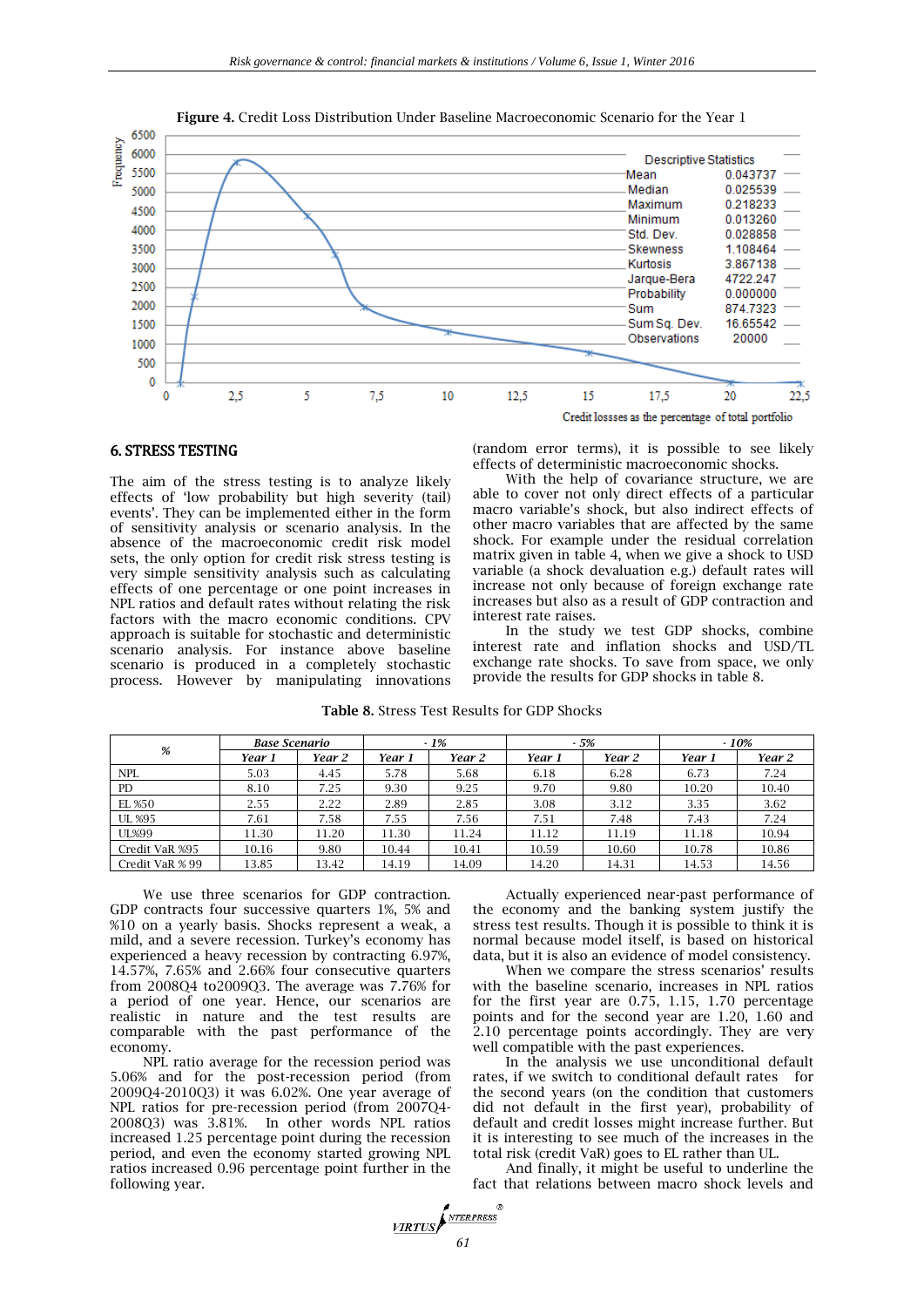credit risk indicators are not linear, even though satellite model is estimated with linear regression. It shows the impact of logistic transformation.

## 7. SUMMARY AND CONCLUDING REMARKS

In this study by adapting Wilson's CPV approach, we developed a macroeconomic credit risk stress testing model set for the Turkish banking system. Developed models confirm the strong statistical relationship between systematic component of credit risk and macroeconomic variables in Turkey. Stress test results also are compatible with the past experiences.

However one important aim of this study is to underline and limit some ignored problems using accounting based NPL ratios as default rates in macroeconomic credit risk modeling, a common practice for many countries where historical default rates are not available.

Since customer number based historical default rates are not available for the whole Turkish banking system's credit portfolio, we too used NPL ratios as dependent variable instead of default rates, at the first stage. However we tried to overcome some of the problems such as underestimating portfolio losses as a result of totally non-homogeneous total credit portfolios and transferring non-performing loans from banks' balance sheets to asset management companies.

On the other hand, we gave particular importance working with the lagged values of independent variables since it is possible to encounter entirely opposite results with regard to the effects of macro variables on defaults. We think in a dynamic model, the aim of which is to estimate future paths of variables in a continuous manner, even contradictory impacts on the dependent variable at the different time lags has to be taken into consideration as long as a meaningful explanation does exist.

To avoid underestimating credit losses we corrected data set for transferred non-performing loans. As of 2010Q2 total value of re-added nonperforming loans to the nominator of the ratio has reached 16% of the total non-performing portfolio.

And before using NPL ratios as default probabilities in the final credit loss simulations we made a huge precautionary correction based on the assumption that if the loan portfolio was to be homogeneous both mean and median of the loss distribution would be equal or near equal to NPL ratio\*LGD rate (EL rate). Hence, if we increase NPL ratios to push the 'median' up to previous 'EL rate' or 'mean' level by repeating simulations, then we may move toward to the real default probabilities.

The result of the precautionary correction is worth the struggle. The default probabilities increase more than three percentage points while the Credit VaR and economic capital requirements for 99% confidence level increase more than four percentage points, nearly half level of the minimum capital requirements.

There are still problems that we could not address such as the inclusion of off-balance sheet credits to the analysis, because of data limitations.

Our study show that using accounting based NPL ratios as default rates, without addressing obvious problems, may not be so healthy, particularly in practices such as macroeconomic

credit risk stress testing that are carried out to test the health of the banking systems of the countries.

## REFERENCES

- 1. Allen, Linda and Saunders, Anthony.; (2003). A Survey of Cyclical Effects in Credit Risk Measurement, Models, BIS Working Papers, No:126, January 2003.
- 2. Aver, Bostjan; (2008). An Emprical Analysis of Credit Risk Factors of the Slovenian Banking System, Managing Global Transitions, Volume 6, Issue 3, pp.317-334
- 3. Avouyi-Dovi, Sanvi; Jardet, Caroline; Kendaoui, Ludovic; Moquet Jeremy; Bardos, Mireille; (2009). Macro stres testing with a macroeconomic credit risk model: Application to the French manufacturing sector, Banque de France Working Paper No:238, June 2009
- 4. Baboucek, Ivan; Jancar, Martin; (2005). Effects of Macroeconomic Shocks to the Quality of the Aggregate Loan Portfolio, CNB Working Paper Series, 1/2005
- 5. Basurto, Miguel A. Segoviano; Padilla Pablo; (2006). Portfolio Credit Risk and Macroeconomic Shocks: Applications to Stress Testing Under Data-Restricted Environments, IMF Working Paper,WP/06/28
- 6. BCBS; (2004). International Convergence of Capital Measurement and Capital Standards-A Revised Framework, June 2004
- 7. BCBS; (2009). Principles for sound stress testing practices and supervision, Basel Committee on Banking Supervision
- 8. BRSA; Interactive Monthly Bulletin, http://www.bddk.org.tr
- 9. Bhatia, Mohan; (2009). Economic Capital, Risk Books
- 10. Blashchke, Winfrid; Jones, Matthew T.; Majnoni, Giovanni; Peria, Soledad Martinez; (2001). Stress Testing of Financial Systems: An Overview of Issues, Methodologies, and FSAP Experiences, IMF Working Paper, WP/01/88
- 11. Boss, Michael;(2002). A Macroeconomic Credit Risk Model for Stress Testing the Austrian Credit Portfolio, in:OeNB Financial Stability Report 4, pp. 64-82
- 12. Brooks, Chris; (2002). Introductory econometrics for finance, Cambridge University Press
- 13. Caouette, John B.; Altman, Edward I.; Narayanan, Paul; Nimmo, Robert W.; (2008). Managing Credit Risk – The Great Challenge for the Global Financial Markets, Second Edition, Wiley Finance.
- 14. Cihak, Martin; (2005). Stress Testing of Banking Systems, Czech Journal of Economics and Finance, Volume 55, Isue 9-10, pp 418-440
- 15. Cihak, Martin; (2007). Introduction to Applied Stress Testing , IMF Working Paper, WP/07/59
- 16. Colquitt, Joetta; (2007). Credit Risk Management, MacGraw-Hill, USA.
- 17. CSFB; (1997). Credit Risk+ A Credit Risk Management Framework, Credit Suisse First Boston International
- 18. Crouhy, Michel; Galai, Dan; Mark, Robert;(2000). A comparative analysis of current credit risk models, Journal of Banking &Finance 24, pp.59-117.
- 19. Dev, Ashish; (2004).(Edt.) Economic Capital, Risk Books
- 20. Duffie, Darrell; Singleton, Kenneth J; (2003). Credit Risk, Princeton University Press
- 21. Evans, Owen; Alfredo, M.Leone; Gill, Mahinder; Hilbers, Paul; (2000). Macroprudential Indicators